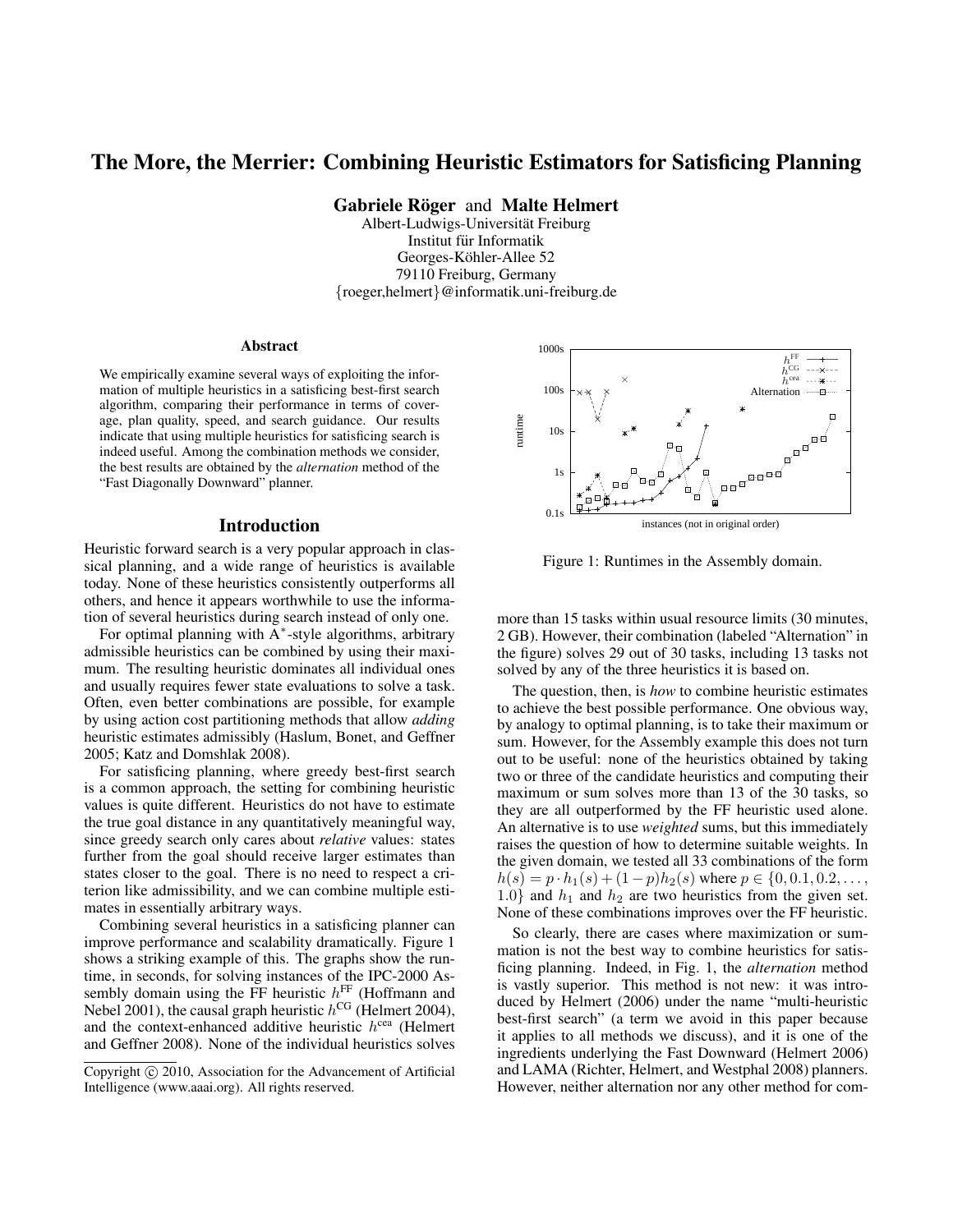

Figure 2: Buckets of an open list with heuristics  $h_1$  and  $h_2$ (shown as white rounded rectangles). The symbols within some of the buckets are explained later.

bining heuristic estimates in satisficing planners has ever been evaluated in a principled way, and from the literature it is completely unclear *if*, *to what extent*, and *why* alternation or any other method for combining heuristic values leads to better planner performance than just using a single heuristic.

In this paper, we attempt to rectify this situation by describing several methods for combining heuristic estimates and providing a thorough experimental study to illustrate the benefits of using multiple heuristics for satisficing planning.

## Greedy Search with Multiple Heuristics

All search methods presented in this paper are variations of greedy best-first search (Pearl 1984), differing only in the choice of which state to expand next. Greedy bestfirst search is a well-known algorithm, so we only present it briefly to introduce some terminology. Starting from the initial state, the algorithm expands states until it has found a goal path or explored all reachable states. *Expanding* a state means generating its successors and adding them to the *open list*. The open list plays a very important role because it determines the order in which states are expanded. In singleheuristic search, it is often a min-heap ordered by  $s \mapsto h(s)$ , where s is a search state and  $h : s \to \mathbb{N}_0 \cup \{\infty\}$  estimates the length of the shortest path from s to the goal. Hence, states with a low estimate are expanded first. States with the same estimate are usually expanded in FIFO order.

This paper deals with the question of how to use estimates of multiple heuristics  $h_1, \ldots, h_n$  within this algorithm. In principle, the methods we present only differ in the expansion priorities imposed by the open list. We can see the open list as a collection of *buckets* (Fig. 2), each associated with an estimation vector  $(e_1, \ldots, e_n)$  and containing all open states s with  $(h_1(s), \ldots, h_n(s)) = (e_1, \ldots, e_n)$ . All approaches we present can be understood as first selecting a *bucket* to expand a state from and then picking a state from this bucket according to the FIFO principle. Hence, an approach is largely characterized by its *candidate buckets*, i. e., the buckets that are possible candidates for expansion at each step. For example, the candidate buckets for the *sum* method are those where  $e_1 + \cdots + e_n$  is minimal. In Fig. 2, this means that either the bucket with estimation vector  $(4, 2)$  or the bucket with estimation vector  $(5, 1)$  is chosen.

## Maximum and Sum

We first discuss the already mentioned *maximum* and *sum* approaches. The candidate buckets for the maximum approach are those minimizing max  $\{e_1, \ldots, e_n\}$ , and the candidate buckets for the sum approach are those minimizing  $e_1 + \cdots + e_n$ . In the example of Fig. 2, these buckets are marked with an M for maximum and S for sum. Among all states in these buckets, the oldest one is expanded first.

The maximum and sum methods are very easy to implement: since they reduce each estimation vector to a single number, a standard single-heuristic open list can be used. However, we will see that maximum and sum are among the weakest methods for combining heuristic estimates. One explanation for this is that they are easily misled by bad information. If one of the component heuristic provides very inaccurate values, these inaccuracies affect every single search decision of the sum method, because each heuristic directly contributes to the final estimation. For the maximum method, *large* inaccurate estimates of one heuristic can completely cancel the information of all other heuristics.

## Tie-breaking

Our experience with the addition and sum methods suggests that aggregating heuristic estimates into one value tends to dilute the quality and characteristics of the individual heuristics. Therefore, in the following we concentrate on methods that preserve the individual estimates. One obvious idea is to rank the heuristics and use the less important ones only for breaking ties. With this approach, search is mainly directed by one good heuristic and only if there are several states with the same minimum estimate, the other heuristics are successively consulted to identify the most promising state. If two states have exactly the same estimation vector, they are again expanded according to the FIFO principle.

Tie-breaking always selects a single candidate bucket. In the example of Fig. 2, this bucket is labeled with  $T_1$  for the case where  $h_1$  is the main heuristic and  $h_2$  is used to break ties and with  $T_2$  for the opposite case.

Unlike the maximum and sum approaches, tie-breaking is not affected by the "scale" of the component heuristics. Increasing estimates by an additive or multiplicative constant or applying any other strictly increasing transformation does not affect the choices of the tie-breaking method. We see this as a strength of the approach because it offers some resilience against systematic errors in heuristic estimates.

A major drawback of tie-breaking is that we have to define a ranking of the heuristics. For our experiments, we decided to order the heuristics according to their (empirical) quality in single-heuristic search. It is apparent that combining multiple heuristics via tie-breaking does not fully exploit the available information and that the approach is clearly not robust against bad estimates of the main heuristic.

### Selecting from the Pareto Set

We now present a method that, like tie-breaking, is robust to transformations of heuristic estimates, but does not favour one heuristic over another. The method uses the concept of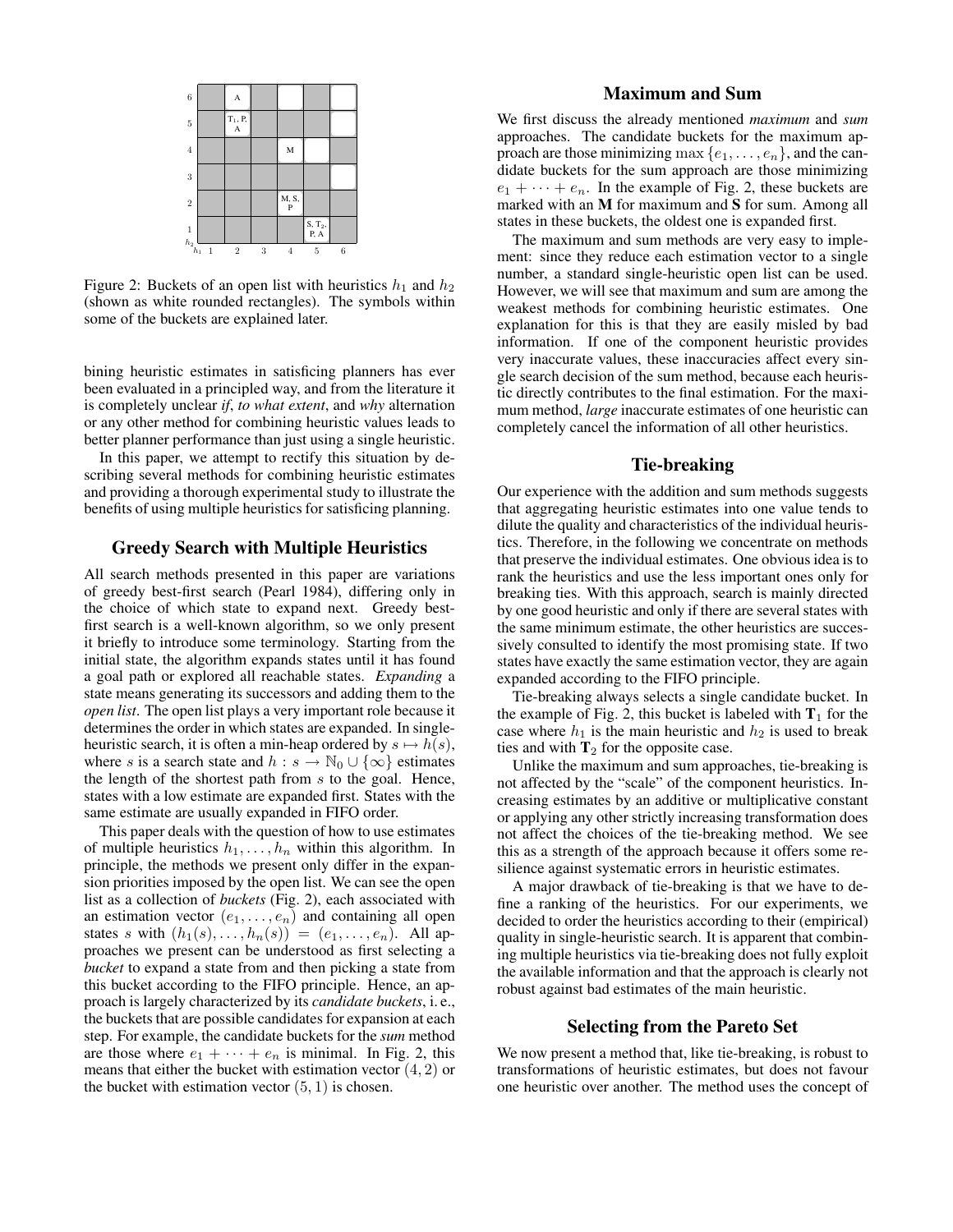Pareto-optimality, well-known in economics and game theory, which is based on the notion of *dominance*. We say that a state *s dominates* a state  $s'$  ( $s < s'$ ) if all heuristics consider s at least as promising as s' (i.e.,  $\forall i h_i(s) \leq h_i(s')$ ) and at least one heuristic strictly prefers  $s$  over  $s'$  (i.e.,  $\exists j h_j(s) < h_j(s')$ ). It appears reasonable to require that if state s dominates  $s'$ , then s should be expanded before  $s'$ . Hence, we consider the Pareto set of nondominated states:

*nondom* 
$$
\stackrel{\text{def}}{=} \{ s \in open \mid \nexists s' \in open \text{ with } s' < s \}.
$$

In the Pareto approach, the candidate buckets are exactly those buckets whose states belong to *nondom*. In Fig. 2, these buckets are labeled with P. We see that the set includes many candidate buckets of the previous approaches, but not all of them. In particular, bucket  $(4, 4)$  which is a candidate for the maximum approach is not Pareto-optimal because it is dominated by  $(4, 2)$ . From all Pareto-optimal candidate buckets, the one used for expansion is chosen randomly with probability proportional to the number of states it contains.

Unlike the previous methods, the Pareto criterion does not impose a total preorder on states, which makes maintaining the open list for this approach much more expensive. We discuss this issue in more detail in a technical report (Röger and Helmert 2010). On the positive side, the Pareto method has none of the disadvantages mentioned for the previous approaches: no single heuristic has an overly large influence on the overall state ranking, and we use all available ordering information. Moreover, whenever we prefer a state over another, we can theoretically justify this decision.

#### Alternation

The last approach we consider is the *alternation* method, originally proposed by Helmert (2004; 2006). Like the Pareto method, it avoids aggregating the individual heuristic estimates and makes equal use of all heuristics. The method gets its name because it alternates between heuristics across search iterations. The first time a state is expanded, the alternation method selects the oldest state minimizing  $h_1$ . On the next iteration, it selects the oldest state minimizing  $h_2$ , and so on, until all heuristics have been used. At this point, the process repeats from  $h_1$ . The candidate buckets for the alternation method are those whose estimate vectors minimize at least one component (labeled with A in Fig. 2).

Alternation is built on the assumption that different heuristics might be useful in different parts of the search space, so each heuristic gets a fair chance to expand the state it considers most promising. There are two important differences to the Pareto approach. Firstly, alternation only expands states that are considered *most promising* by some heuristic. The Pareto approach also expands states which offer a good *trade-off* between the different heuristics, such as bucket (4, 2) in Fig. 2. Secondly, for states that *are* most promising to the currently used heuristic, alternation completely ignores all other heuristic estimates. The Pareto approach also attempts to optimize the other heuristics in such situations. For example, it would not consider bucket  $(2, 6)$ in Fig. 2 because it is dominated by bucket  $(2, 5)$ .

Alternation can be efficiently implemented by maintaining a set of min-heaps, one ordered by each heuristic.

## **Experiments**

We now turn to the central questions of this paper: is the use of multiple heuristics for satisficing best-first search actually beneficial? And if so, which combination method performs best? To answer these questions, we integrated the different combination methods into a state-of-the-art planner and evaluated them on all planning tasks from the first five international planning competitions (IPC 1–5). All experiments were conducted on computers with 2.3 GHz AMD Opteron CPUs under a 30 minute timeout and 2 GB memory limit.

Our implementation is based on the Fast Downward planner (Helmert 2006), which we extended with implementations of the different combination approaches. To focus on the impact of heuristic combination methods, not other search enhancements, we did not use the preferred operator information provided by the heuristics.

We conducted experiments both with Fast Downward's lazy variant of greedy best-first search and with the textbook ("eager") algorithm (Richter and Helmert 2009), with virtually identical results. Here, we report on the more standard eager algorithm. Results for lazy search are reported in an earlier workshop paper (Röger and Helmert 2009).

We consider three heuristic estimators:  $h^{\text{FF}}$ ,  $h^{\text{CG}}$ , and  $h^{\text{cea}}$ . Each approach is evaluated on all two- and three-element subsets of these heuristics. For the tie-breaking method we fixed the ranking of the heuristics as  $h^{\text{cea}} \succ h^{\text{FF}} \succ h^{\text{CG}}$ based on the coverage these heuristics achieve on the benchmarks in single-heuristic search.

All planners thus obtained are scored according to four metrics: *coverage* (solved tasks), *quality* (solution length compared to best solution found by any approach; essentially the IPC-2008 scoring method), *speed* (CPU time to solve a task on a logarithmic scale), and *guidance* (state expansions to solve a task on a logarithmic scale). All scores are in the range 0–100, where larger values indicate better performance. See the paper by Richter and Helmert (2009), which uses the same scoring methods, for details.

The results of the experiment are summarized in Table 1.

Comparison between combination approaches. Comparing the five combination methods to each other, we see that alternation generally performs best. It gives the best results in terms of coverage and quality on all four heuristic sets, and is best in terms of speed and guidance in all cases except for one where the Pareto approach is slightly better.

The next best method is the Pareto approach, which always outperforms the remaining three methods on speed and guidance. In terms of coverage and quality, the maximum and sum approaches sometimes obtain comparable results.

The remaining three techniques, maximum, sum and tiebreaking, perform quite similarly to each other and are clearly worst overall, with tie-breaking slightly weaker than the others. In particular, tie-breaking preforms worse than the sum method in all cases.

Comparison to single-heuristic methods. Another clear outcome of the experiment is that using multiple heuristics can give considerable benefits, especially with the alternation method. For any set of heuristics and any of the metrics, alternation outperforms the best single heuristic from